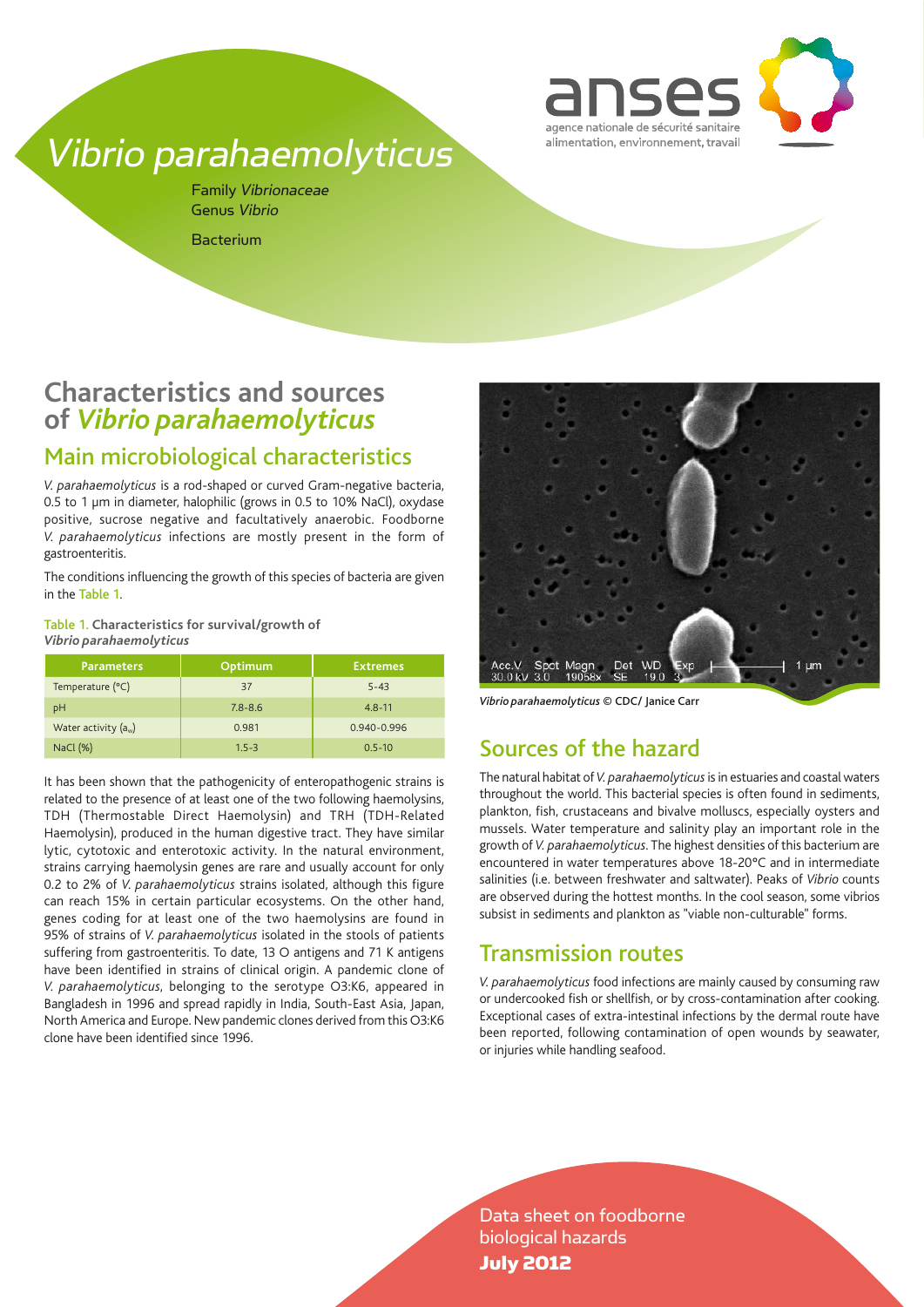#### Recommendations for primary production

- **Observe good hygiene practice.**
- **Ensure that shellfish spend as little time as possible out of water at ambient temperatures.**
- **Fully comply with regulatory temperatures during handling and transport.**

## **Foodborne human illness**

### Nature of the disease (Table 2)

The vast majority of *V. parahaemolyticus* infections manifest by gastroenteritis. The TDH and/or TRH haemolysins may contribute to the poisoning but only if they are produced in the human digestive tract.

**Susceptible population group(s)<sup>(1)</sup>:** Clinical manifestations can be severe (dysentery-like syndrome, septicaemia) in very young children, the elderly, and subjects with an underlying disease (especially liver disease) or with a suppressed immune system.

### Dose-effect<sup>(2)</sup> and dose-response<sup>(3)</sup> relationships

A dose-response relationship established by the FDA indicates that the dose of *V. parahaemolyticus* pathogens causing illness in 1% of people exposed is in the order of 10<sup>5</sup> bacterial cells.

## Epidemiology

#### **Surveillance systems**

The number of cases observed can vary significantly, depending on the surveillance system set up in each country. For example, several cases are reported every year in the United States, where non-cholera *Vibrio*  infections are notifiable illnesses. In France, as in the other European countries, it is difficult to know their incidence, especially for the less severe forms, as these infections are not notifiable and are also probably underdiagnosed. As a result, their frequency is likely to be underestimated.

#### **Epidemiological data**

Outbreaks have been reported, mainly during the hottest months, in South-East Asia and North America. *V. parahaemolyticus* represents a serious public health problem in these countries because of the high consumption of seafood, especially raw, and is recognised to be the principal cause of gastroenteritis associated with the consumption of seafood.

Inversely, *V. parahaemolyticus* infections are reported less frequently in Europe:

- a few sporadic cases have been recorded in Spain, where an outbreak (64 patients) related to the consumption of oysters occurred in 1999; more recently, in July 2004, an outbreak was reported associated with the consumption of boiled crab involving 80 people;
- in France, *V. parahaemolyticus* was detected in the Arcachon Basin in 1988. An epidemic of *V. parahaemolyticus* was recorded in 1997 in an army regiment in the Var département, probably related to the consumption of mussels or shrimps in a sauce. In 2001, an outbreak (100 cases) was linked to the consumption of mussels from Ireland. In 2009, four people were affected by an outbreak linked to the consumption of mussels, and the strains isolated carried the gene coding for the TDH haemolysin and belonged to the O3:K6 serogroup.

Between 1995 and 2012, the National Reference Centre for *Vibrio* and cholera at the Institut Pasteur recorded 20 cases of gastroenteritis, 3 septic shocks and 2 superinfections of a wound, due to this bacterium (Table 3). All the strains responsible for gastroenteritis carried the gene coding for either the TDH or TRH haemolysin, one strain carried both. Seven cases of gastroenteritis were associated with the O3:K6 clone.

**(2) Relationship between the dose (the quantity of microbial cells ingested during a meal) and the effect on an individual.**

**(3) For a given effect, the relationship between the dose and the response, i.e. the probability of this effect appearing in the population**

#### Table 2. **Characteristics of the illness**

| $\sf M$ ean incubation $\sf I$<br>period                   | <b>Target</b><br>population                                                                  | Main symptoms                                                                                                                                                                                                                               | <b>Duration</b><br>of symptoms                         | <b>Duration of</b><br>contagious period<br>(excretion) | <b>Complications</b>                                                                                                                                                                         | Asymptomatic<br>forms                                                                                                                                           |
|------------------------------------------------------------|----------------------------------------------------------------------------------------------|---------------------------------------------------------------------------------------------------------------------------------------------------------------------------------------------------------------------------------------------|--------------------------------------------------------|--------------------------------------------------------|----------------------------------------------------------------------------------------------------------------------------------------------------------------------------------------------|-----------------------------------------------------------------------------------------------------------------------------------------------------------------|
| $12 - 24$ hours<br>(may vary<br>between 4<br>and 96 hours) | Anyone<br>consuming raw<br>or insufficiently<br>cooked seafood<br>is potentially<br>exposed. | Abdominal pains, cramps, watery<br>diarrhoea, in some cases bloody<br>diarrhoea.<br>Nausea, vomiting and fever may<br>also occur.<br>The illness is frequently benign or<br>moderate, although some cases<br>have required hospitalisation. | 1 to 3 days on<br>average, but can<br>extend to 7 days | Not applicable                                         | Some cases require<br>hospitalisation.<br>Exceptionally,<br>V. parahaemolyticus<br>causes septicaemia<br>in immune-suppressed<br>subjects or those<br>suffering from underlying<br>diseases. | Because of the<br>absence of systematic<br>screening or<br>investigation, there<br>is no information<br>available concerning<br>asymptomatic human<br>carriers. |

#### Table 3. **Strains of non-cholera** *Vibrio* **responsible for human infections in mainland France. National Reference Centre (NRC) 1995-2012**

| <b>Species</b>             | <b>Number of strains</b><br>received at the NRC | <b>Clinical forms</b><br>(number of cases) | <b>Number</b><br>of fatalities                       | <b>Context of contamination</b> |
|----------------------------|-------------------------------------------------|--------------------------------------------|------------------------------------------------------|---------------------------------|
| Vibrio<br>parahaemolyticus | Gastroenteritis (20)                            | $\overline{\phantom{0}}$                   | Consumption of seafood (13), ND (6), NE (1)          |                                 |
|                            | Septicaemia (2)                                 |                                            | ND(2)                                                |                                 |
|                            | Various forms of suppuration (2)                |                                            | Consumption of seafood (1), contact with seafood (1) |                                 |
|                            |                                                 | Wound + septicaemia (1)                    |                                                      | Contact with seafood (1)        |

ND: non-documented, NE: context of the contamination not established. These data were obtained as part of the activities of the National Reference Centre for *Vibrio* and cholera, commissioned by the Ministry of Health and funded by the French Institute for Public Health Surveillance and the Institut Pasteur. All rights reserved.

**<sup>(1)</sup> Susceptible population group: people with a higher than average probability of developing symptoms of the disease, or severe forms of the disease, after exposure to a foodborne hazard [definition used in ANSES data sheets].**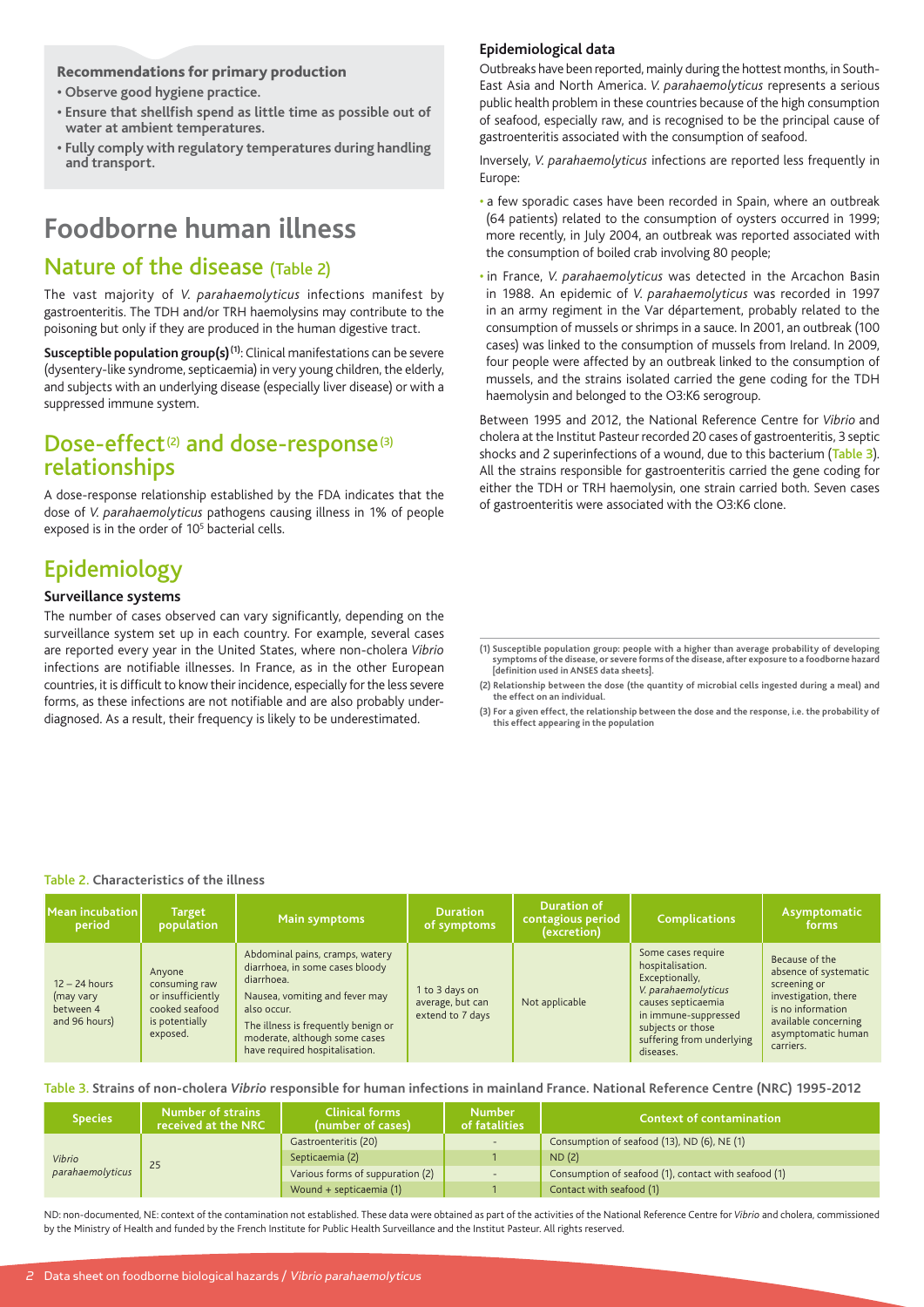# **Role of food**

## Main foods to consider

#### **Conditions leading to the contamination of produce**

The sources of contamination are: the natural environment, crosscontamination during handling, contamination by washing with contaminated seawater, and recontamination after cooking. Any break in the cold chain can contribute to the development of *V. parahaemolyticus* present in produce and therefore to an increase in the contamination level. The time taken to process produce and the temperature of the premises play an important role in the development of this bacterium: when exposed for 2-3h at ambient temperature, *V. parahaemolyticus* can be observed to grow at 10<sup>2</sup>-10<sup>3</sup> cfu/g and even above 10<sup>5</sup> cfu/g.

#### **Foods implicated**

Most cases of gastroenteritis are related to the consumption of seafood:

- shellfish: oysters, mussels,
- crustaceans: shrimps, crabs,

• raw fish.

### Inactivation treatments in industrial environments

Different methods have been shown to be effective and can be applied in industry (Table 4).

#### Table 4. **Inactivation treatments in industrial environments**

| <b>Disinfectants</b>                                                                                                                                                                               | <b>Thermal treatments</b>                                                                                                                                                                                                                                                                                                                                                                                                                                                                                                                                                                                                                                |  |  |
|----------------------------------------------------------------------------------------------------------------------------------------------------------------------------------------------------|----------------------------------------------------------------------------------------------------------------------------------------------------------------------------------------------------------------------------------------------------------------------------------------------------------------------------------------------------------------------------------------------------------------------------------------------------------------------------------------------------------------------------------------------------------------------------------------------------------------------------------------------------------|--|--|
| Vibrio are sensitive to<br>many disinfectants<br>authorised in the<br>agro-food industry, on<br>condition users follow<br>the instructions for<br>use.                                             | Heat<br>These bacteria are extremely heat-sensitive and are<br>destroyed rapidly in temperatures higher than the<br>maximum temperature for growth; the bacterium can<br>therefore be inactivated effectively by cooking the produce<br>sufficiently. However, the time necessary for total<br>inactivation by cooking depends on the size of the initial<br>bacterial population. At 52°C for 7.8 min, a 5 log <sub>10</sub><br>reduction is observed in oyster flesh.<br>Cold<br>Cold storage limits growth but does not eliminate<br>V. parahaemolyticus. After 1 month at 20°C, a single log <sub>10</sub><br>reduction is observed in oyster flesh. |  |  |
| <b>High Pressures</b>                                                                                                                                                                              | <b>lonisation</b>                                                                                                                                                                                                                                                                                                                                                                                                                                                                                                                                                                                                                                        |  |  |
| High pressure<br>treatment destroys<br>the bacteria without<br>altering the nature<br>of the food.<br>Oyster flesh subjected<br>to 345 MPa for<br>2 minutes undergoes<br>a 5 $log_{10}$ reduction. | Ionisation treatment (irradiation) has been shown to be<br>effective in reducing the number of bacteria.<br>At 1 kGy, a 6 log <sub>10</sub> reduction is observed in oyster flesh.                                                                                                                                                                                                                                                                                                                                                                                                                                                                       |  |  |

## Monitoring in food

#### **Regulations in force**

European legislation (Regulation (EC) 2073/2005 and the acts amending it) does not currently propose specific microbiological criteria in food regarding human pathogenic *Vibrio*, but recommends that reliable methods be developed for assessing the risk related to *Vibrio parahaemolyticus* in seafood. In France, however, the Ministry for Agriculture and Fisheries can demand that seafood to be imported be screened for *Vibrio* pathogenic to humans. A memorandum (DGAL SSA373/72 of October 2004) addressed to the veterinary services, especially those responsible for border inspection stations, lays down that "batches of imported fishing produce found to be contaminated by a strain of *Vibrio parahaemolyticus* carrying haemolysin genes (TDH and/or TRH) must be withdrawn and destroyed in compliance with Regulation (EC) 1774/2002". Only the quality aspect is considered.

It should be noted, however, that no systematic surveillance or inspection plan is specified by the Directorate General for Food (DGAL) or the Directorate General for Competition Policy, Consumer Affairs and Fraud Control (DGCCRF) for bacteria of the genus *Vibrio*.

#### **Methods for detection and counting**

There is currently no standard reference method available for counting *Vibrio* in seafood.

In France, analytical laboratories generally use either a "provisional protocol" drafted jointly by the ANSES laboratory at Boulogne-sur-Mer, the NRC for *Vibrio* and Cholera, and the EHESP at Rennes, which is particularly suitable for the analysis of crustaceans and fresh fish (but which has not been validated for live shellfish) or the technical specification ISO/TS 21872 for the detection of potentially enteropathogenic *Vibrio* spp.. The ISO technical specification is currently being reviewed. The intention is to give a broader role to molecular biology techniques in this standard.

Methods involving conventional or real-time PCR for the detection, quantification and characterisation of *V. parahaemolyticus* have been developed or are under development. These methods are based on screening for genes characteristic of the species *V. parahaemolyticus* (especially the *toxR* gene or the R72H sequence) and genes coding for the TDH and TRH haemolysins.

#### Recommendations to operators

- **Minimise the time between removing oysters from water and refrigeration.**
- **Fully comply with good hygiene practice. In applying HACCP principles, consider the hazard regarding** *Vibrio***, including studies of the prevalence of the hazard.**
- **Fully comply with regulatory temperatures during handling and transport, and also for presentation at points of sale. Recommendations for shellfish include maintaining them at temperatures below 10°C.**

# **Domestic hygiene**

#### Recommendations to consumers

- **Bear in mind that the consumption of seafood in summer increases the risk of** *Vibrio***-related gastroenteritis.**
- **In summer, transport shellfish and seafood in isothermal containers (iceboxes) and transfer rapidly to the refrigerator (4°C).**
- **Respect good hygiene practice when handling and preparing foods:**
- **- consume within two hours of removing them from the refrigerator;**
- **- avoid contact between cooked and raw seafood to limit cross-contamination.**
- **Patients suffering from underlying diseases, chronic liver conditions (hepatitis, cirrhosis, alcoholism) or diseases resulting in iron overload, and immunosuppressed patients (diabetes, cancer) with increased susceptibility to infection by** *Vibrio***, should avoid consuming raw or insufficiently cooked seafood (e.g. oysters, mussels, clams or shrimps).**